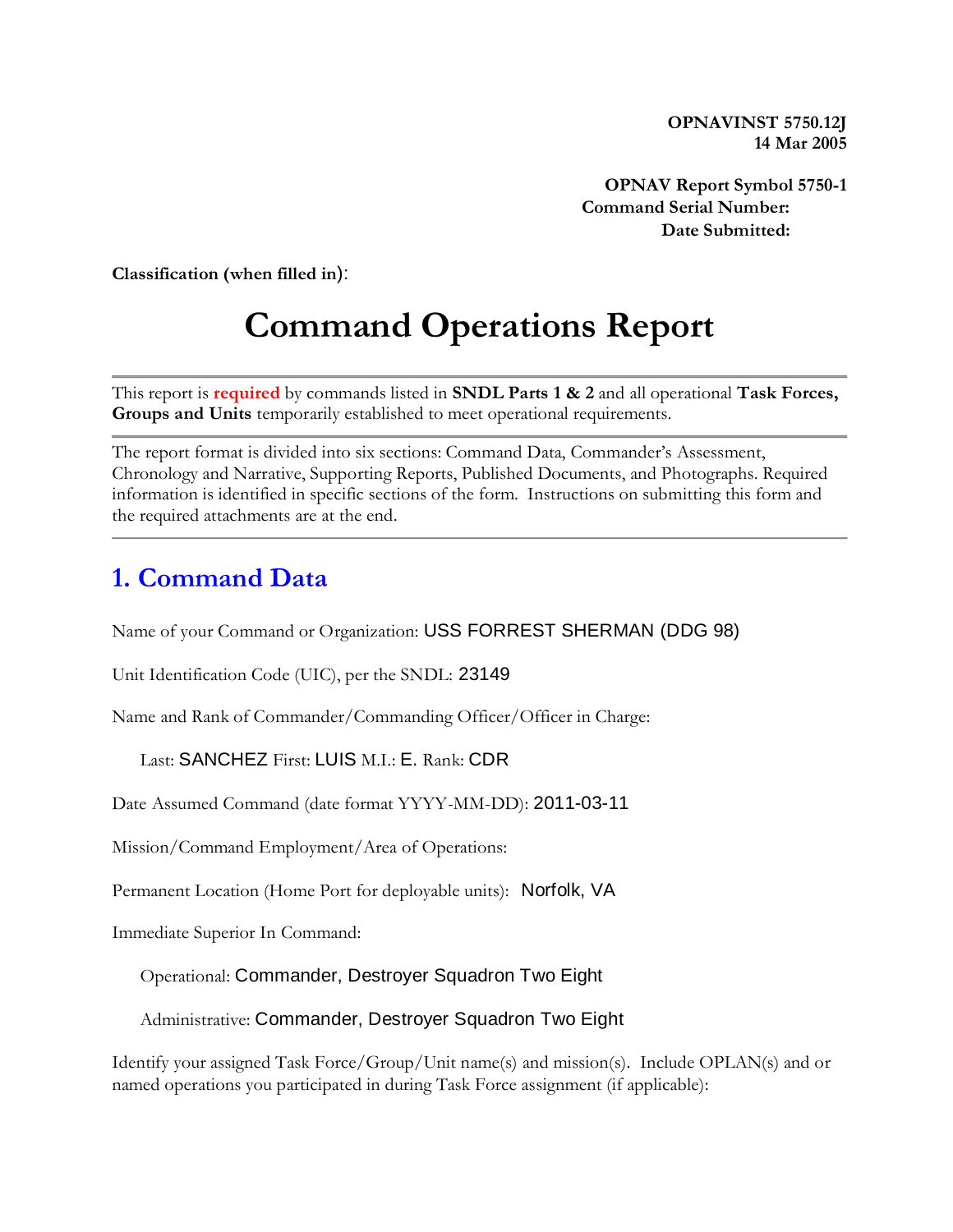Name(s) of Forces, Commands, Ships, Squadrons or Units assigned or under your operational control (if applicable):

Type and number of Aircraft Assigned and Tail Codes, if applicable:

Commands, Detachments or Units deployed on board or stationed aboard as tenant activities (as applicable):

Number of Personnel Assigned:

Officers: Enlisted: Civilian:

Command Point of Contact (required entry, complete in full):

Name (Rank, First Name, Middle Initial, Last Name): ENS Job Title/Office Code: Ship's Historian E-mail (both classified and unclassified, if available): Phone number(s): Command Mailing Address:

#### **2. Commander's Assessment**

The Commander's Assessment briefly tells the story of the command's role in national defense and should highlight any general and specific lessons-learned. It should contain the commander's commentary, insights and reflections on the unit's activities. Attention should be directed to significant issues impacting training, operations and mission accomplishment during the reporting period. Descriptions of circumstances and sequence of events leading to major command decisions and results of those decisions are particularly desired. Also desired are accounts of specific contributions of individuals in the command to mission accomplishment. For units engaged in or directly supporting combat, significant wartime or peacetime operations (named operations, noncombat evacuation operations, disaster relief or other humanitarian operations, etc.) or major exercises, particular attention should be given to the commander's estimate of the situation, records of discussions and decisions, descriptions of circumstances and sequence of events leading to operational decisions and results of those decisions. For a unit returning from deployment or participating in a single operation this can normally be a single assessment. For higher-echelon commands or units engaging in multiple operations, a separate assessment for each operation in addition to an overall assessment may be appropriate.

After holiday stand-down, the FORREST SHERMAN crew quickly made their last preparations for their upcoming Board of Inspection and Survey (INSURV). Amidst these hectic times, the crew also passed their Force Protection Exercise (FPEX) drills in mid-January, proving their capability to protect the ship. FORREST SHERMAN's INSURV inspection was on 31 January through 4 February. The hard work of the crew paid off as FORREST SHERMAN passed the INSURV inspection with flying colors and had the best overall scores for the any ship on the East Coast.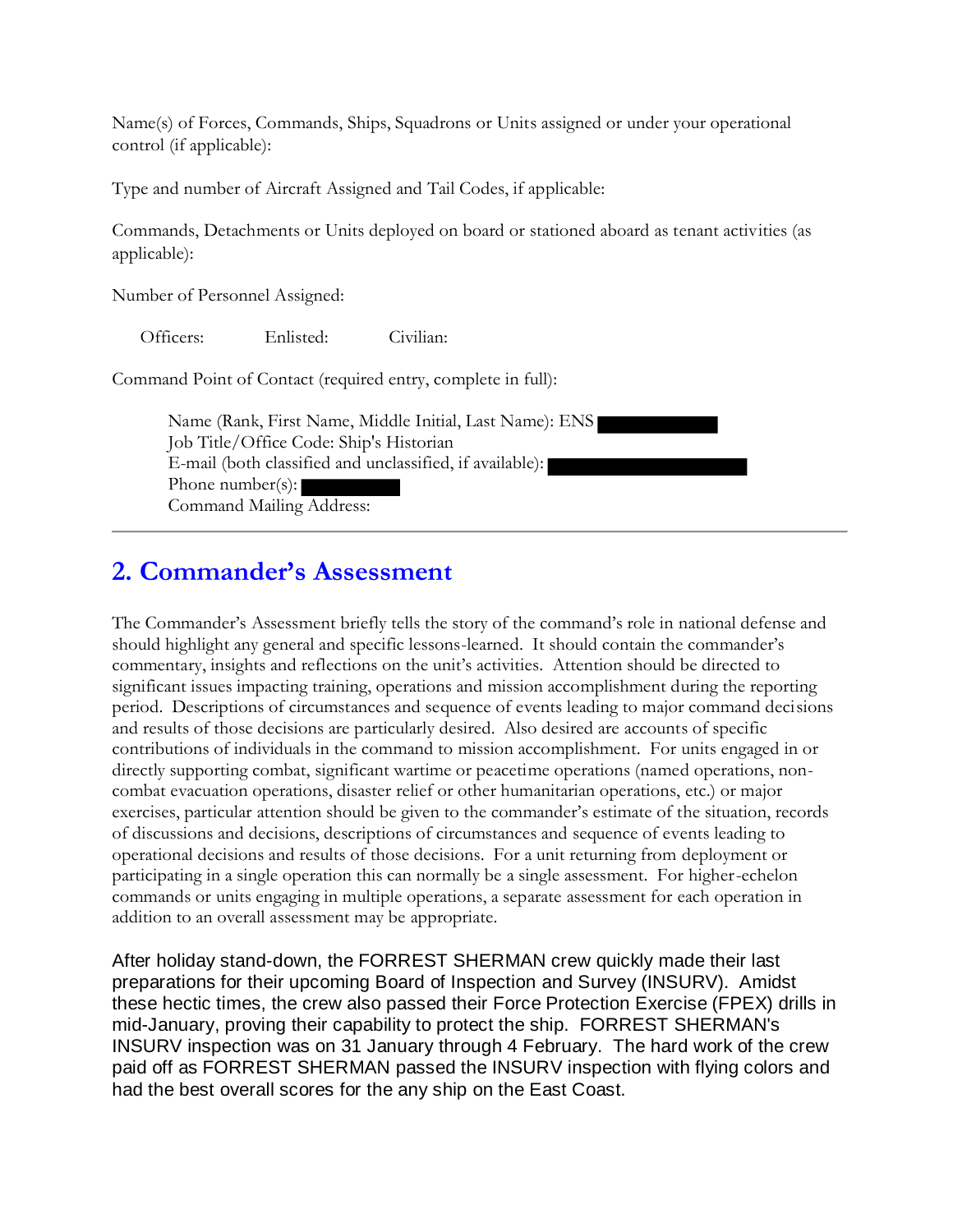The next big event was Exercise JOINT WARRIOR. FORREST SHERMAN spent Valentine's Day touring the Virginia waters as it strived to complete its final workups for JOINT WARRIOR. Later that month, FORREST SHERMAN spent 3 days off the Florida coast for final preparations. On 11 March CDR Sanchez relieved CDR Arnold. Shortly after the change of command ceremony, FORREST SHERMAN left for JOINT WARRIOR on 21 March and transited the Atlantic Ocean. The crew enjoyed a short respite during their three day port call in Faslane, UK. During JOINT WARRIOR, FORREST SHERMAN operated with our allies, demonstrating our full combat capability. Two weeks later, FORREST SHERMAN made its second port visit at Portsmouth, UK and toured the sights for the next four days. After six weeks of JOINT WARRIOR, the crew was happy to return home in the first week of May.

In less than two weeks after returning home, FORREST SHERMAN was on the move again as it transited up to Yorktown for an ammo offload. On the return trip to Norfolk, the crew enjoyed a family day cruise. FORREST SHERMAN then entered its continued maintenance availability (CMAV) period on 23 May at MHI, before beginning is ship's repair availability (SRA) period on 8 June. During this time the crew and equipment underwent numerous certification phase testing. On 29 August, FORREST SHERMAN concluded its SRA period as it conducted its Light-Off Assessment (LOA) with the Afloat Training Group (ATG).

After transiting back over to Naval Station Norfolk, FORREST SHERMAN entered its post-SRA CMAV phase in the beginning of September. In October, FORREST SHERMAN completed her Type Commander (TYCOM) Readiness Certification. After finishing all evolutions required, FORREST SHERMAN was allowed to move on to the ATG Basic Phase on 10 October. All mobility areas underwent inspections and training events to include navigation, engineering, seamanship, and damage control. This month's training scattered the crew from the Bridge Simulator to Dam Neck, VA to the Farrior Fire Fighting School. Amidst all that training, the crew still found time to entertain their families and kids with an epic Halloween party onboard FORREST SHERMAN!

In November FORREST SHERMAN conducted two busy underway periods and plunged into the Basic Phase with numerous ATG events. Every Sailor was extremely flexible as FORREST SHERMAN moved along in different warfare areas. FORREST SHERMAN conducted training in main space fires, inport emergency response, force protection, and events such as towing and mooring to a bouy. November included shipwide training for the Maintenance Material Management (3M) assessment in February. Each Officer, CPO, and Sailor had extensive 3M training to ensure FORREST SHERMAN's success. During this month the crew also hosted a number of guests - RADM Thomas (COMNAVSURFLANT), RDML Manazir (CCSG-8) and CAPT Kersh (Navy Munitions Command). Each visitor commented on the superb condition of the ship and the stellar performance of her crew. After a long month, the crew enjoyed a hard earned Thanksgiving weekend.

FORREST SHERMAN was underway for the first week of December and mid-month. Both underways were packed with events! The first period was the last chance for FORREST SHERMAN to train on multiple evolutions prior to the mobility certification week in mid-December. FORREST SHERMAN conducted damage control (DC) and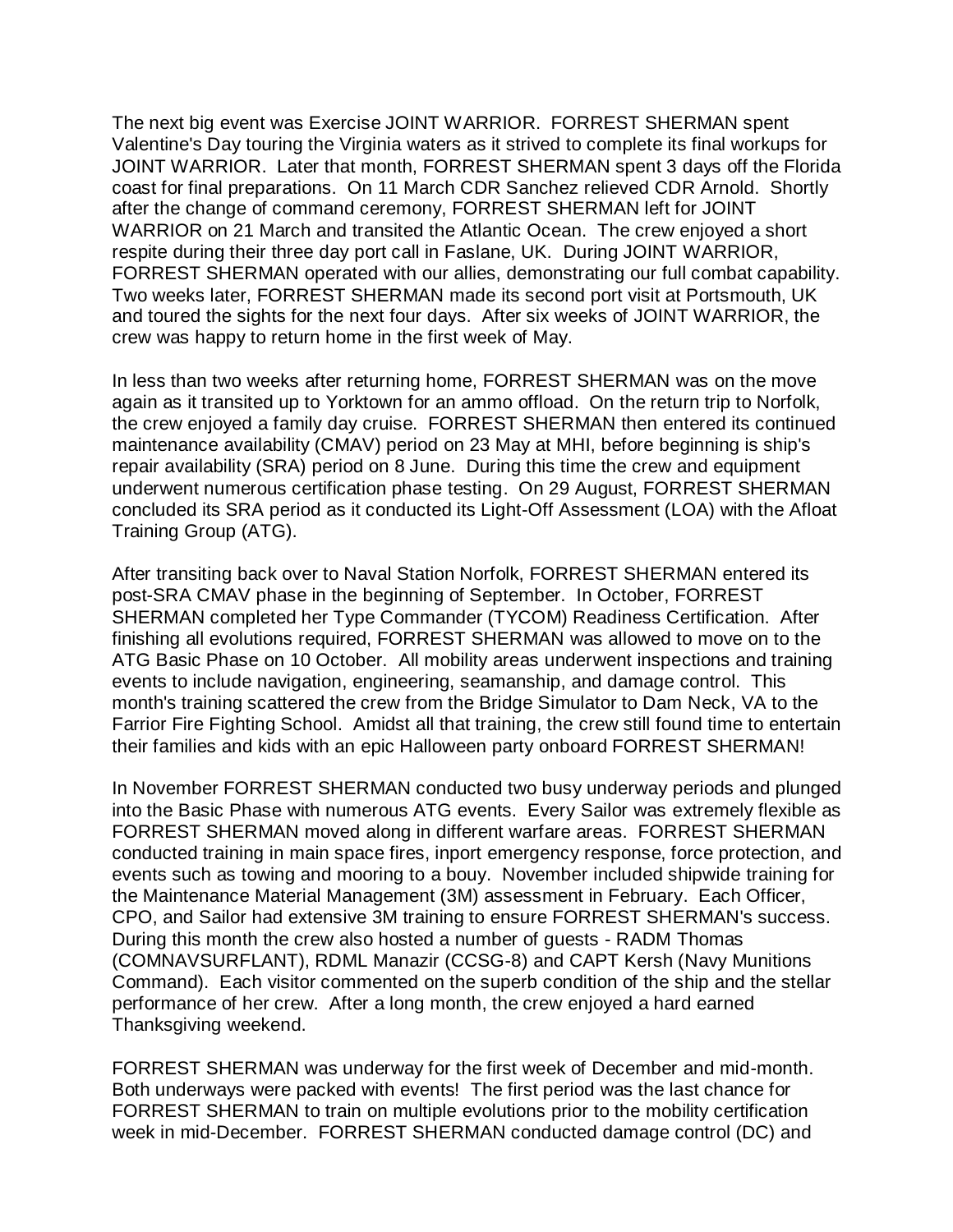anti-terrorism, force protection (ATFP) drills the first two weekends of December. During the mid-month underway, FORREST SHERMAN expertly and safely completed a tow/be-towed evolution with JASON DUNHAM, and a mooring to a buoy evolution. FORREST SHERMAN did an outstanding job with the general quarters (GQ) and at-seafire-party (ASFP) events. The crew attained extremely high scores in each mobility area. After the second underway, FORREST SHERMAN had completed all Tier 1 (mobility) elements of the Basic Phase and was certified in MOB-E, SAR, AIR and MOB-N. From there, FORREST SHERMAN's focus shifted on to Tier 2 (tactical) elements just prior to the holiday standdown. Taking a short break from the training and getting ready for the holiday season, the crew gathered for a relaxing evening at the Command Christmas Party. Nice work this year FORREST SHERMAN – kick your boots off, enjoy a hard earned holiday standdown, and be ready to roll into a busy 2012!

## **3. Chronology and Narrative**

Chronology should include dates of movements; local operations and training; exercises and operations (define acronyms and purpose of exercise or operation); installation of new weapons systems or changes; major physical changes to facilities, ship or aircraft; Class A or B mishaps; port visits; unit awards received; reserve augmentation; and other significant operational or administrative events.

- 2011-01-01 Holiday Upkeep until 09 JAN 2011-01-11 INSURV until 12 JAN 2011-01-13 FPEX until 14 JAN 2011-01-18 INSURV REHEARSAL (INPT) until 21 JAN 2011-01-24 INSURV REHEARSAL (INPT) until 25 JAN 2011-01-31 INSURV until 04 FEB 2011-02-14 TYT VACAPES until 15 FEB 2011-02-18 TRANSIT until 21 FEB 2011-02-26 SSRNM (AUTEC) until 27 FEB 2011-03-11 Change of Command 2011-04-01 Arrive Faslane, UK; Depart 04 APR 2011-04-05 Exercise JOINT WARRIOR until 17 APR 2011-04-18 Arrive Portsmouth, UK; Depart 22 APR 2011-05-16 Arrive Yorktown, VA for Offload; Depart 20 MAY 2011-05-23 Continuous Maintenance Availability (CMAV) until 07 JUN 2011-06-08 SRA until 22 AUG 2011-07-18 3M 1.2 until 22 JUL 2011-07-25 EXPSAF 1.0 2011-07-26 ATFP 1.0 2011-08-01 INT, AW, STW, USW, VBSS, SW 2.0 2011-08-01 MOB-S 1.0 until 2 AUG
- 2011-08-01 MOB-N 1.0 until 3 AUG
- 2011-08-01 CCC 1.0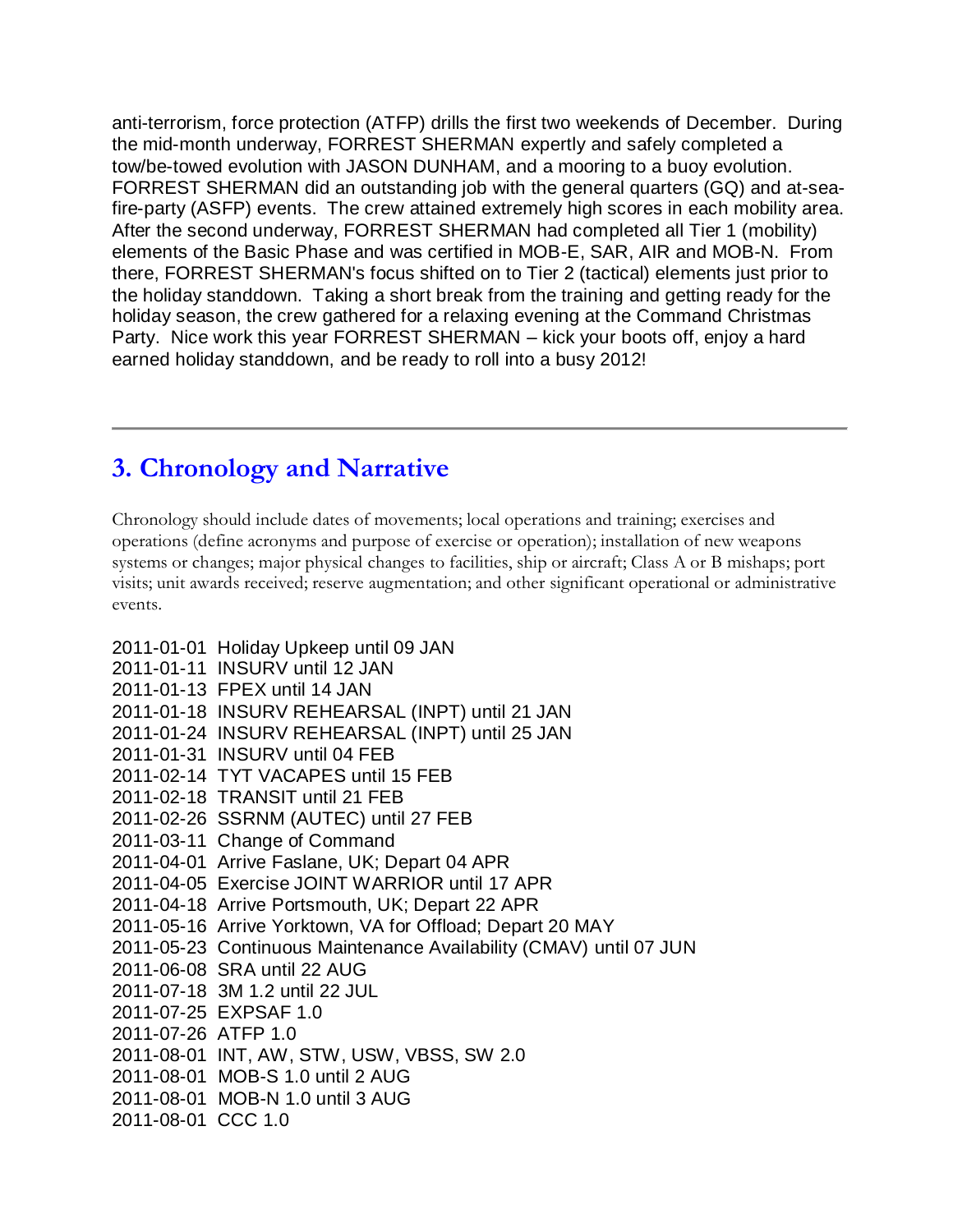2011-08-01 MOB-D/E 1.0 until 5 AUG 2011-08-08 MOB-D 1.1 until 12 AUG 2011-08-09 SAR 1.2 until 11 AUG 2011-08-12 SAR 1.3 2011-08-22 Aviation Pre-Certification until 26 AUG 2011-08-22 MOB-E 1.1 until 26 AUG 2011-08-23 Post SRA WOO until 11 SEP 2011-08-26 Ammo Onload 2011-08-29 ISIC LOA until 01 SEP 2011-09-05 CCC 1.1 until 09 SEP 2011-09-05 SW, AW, SUW 2.1A until 09 SEP 2011-09-05 SUP 1.1 until 09 SEP 2011-09-05 ATFP, EXPSAF 1.1 until 09 SEP 2011-09-06 ISIC STOV until 07 SEP 2011-09-06 Readiness Certification 1.1, 2.1 until 23 SEP 2011-09-07 AIR 1.2/1.3 until 09 SEP 2011-09-12 STRL until 15 SEP 2011-09-15 ULM 2011-09-16 Post Sea Trials WOO until 23 SEP 2011-09-19 Aviation Certification until 23 SEP 2011-09-19 VBSS 2.1A 2011-09-19 CRY, INT, STK 2.1A until 23 SEP 2011-09-19 UWHC until 23 SEP 2011-09-21 SAR 1.4 until 23 SEP 2011-09-26 Arrive Yorktown, VA; Depart 30 SEP 2011-10-03 READ, CERT, STRL VCOA until 07 OCT 2011-10-10 Basic Phase until 31 DEC 2011-10-11 MOB-E 1.2 until 14 OCT 2011-10-17 MOB-D 1.2 until 21 OCT 2011-10-17 FP 1.1 until 19 OCT 2011-10-24 MOB-N 1.2 until 26 OCT 2011-10-24 MOB-E 1.3A, MOB-S 1.2, and MOB-D 1.3A until 28 OCT 2011-10-27 SUP 1.3 2011-11-01 MOB-N 1.3B and AIR 1 2011-11-01 TYT VCOA until 04 NOV 2011-11-01 MOB-E 1.3B and MOB-S 1.3A until 04 NOV 2011-11-07 CCC 1.2 until 10 NOV 2011-11-08 3M 1.3 until 10 NOV 2011-11-14 CCC 1.3 until 18 NOV 2011-11-14 EXPSAF 1.2/1.3 until 17 NOV 2011-11-14 FP 1.2 until 16 NOV 2011-11-15 MED 1.2 until 17 NOV 2011-11-21 MED 1.3A and ATFP 1.3A until 23 NOV 2011-11-21 EXPSAF 1.4 until 22 NOV 2011-11-28 ATFP 1.3B 2011-11-28 TYT VCOA until 02 DEC 2011-11-28 MOB-E, MOB-N, MOB-D, and MOB-S 1.3A/B until 02 DEC 2011-12-05 CCC 1.4A and STW 2.2B until 09 DEC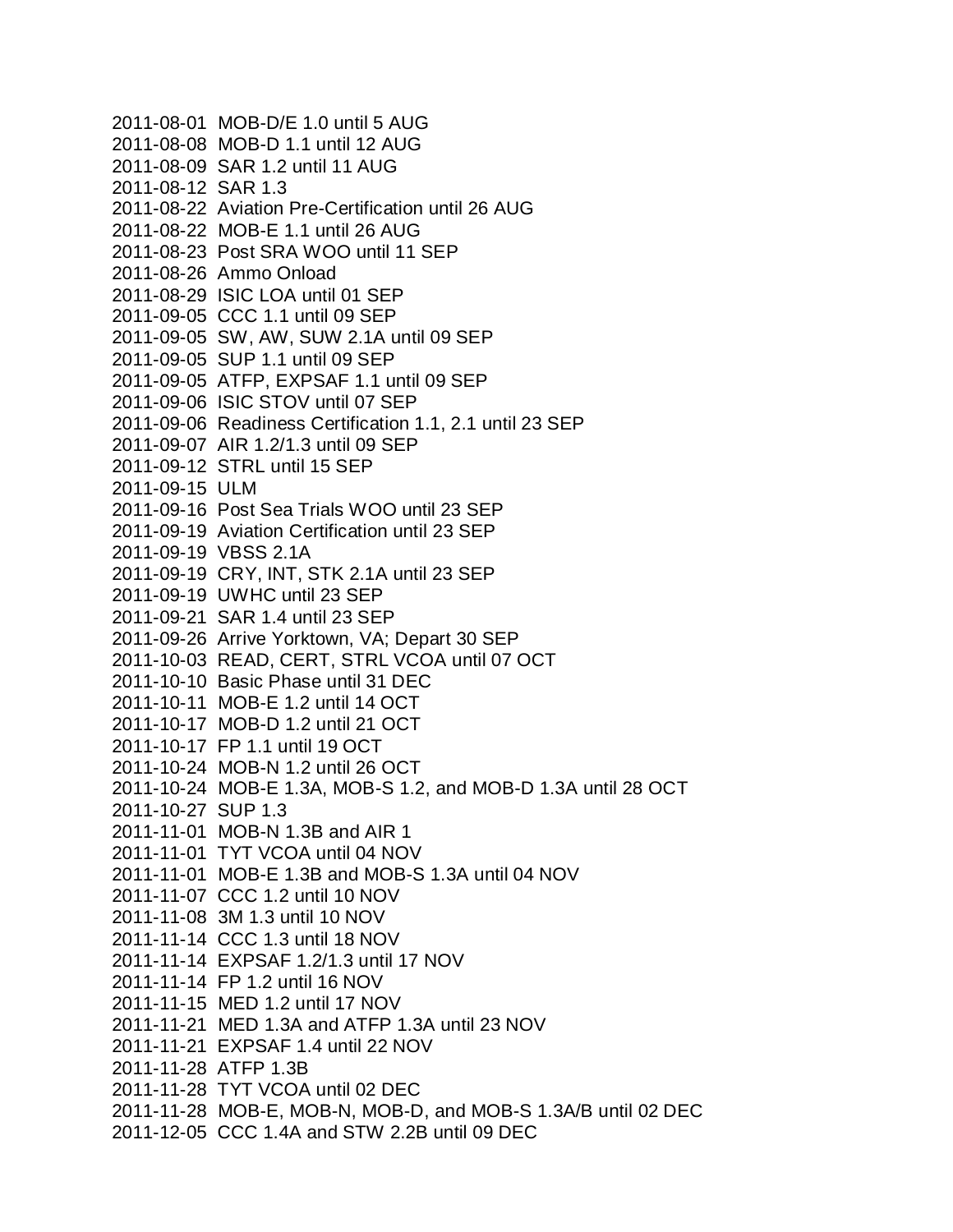2011-12-06 FPEX until 07 DEC 2011-12-12 TYT VCOA until 16 DEC 2011-12-12 MOB-D, MOB-S, MOB-N, and MOB-E 1.4 until 16 DEC 2011-12-13 RAS with LNC 2011-12-16 ATFP 1.4B 2011-12-19 CRY, INT, and EW 2.1B until 20 DEC 2011-12-19 STW, USW, AW, and SW 2.1B until 21 DEC 2011-12-20 VBSS 2.1B

The short narrative should amplify chronology entries (such as objectives and results of exercises/ operations; commander's evaluation of exercises/operations, etc). Entries may refer to an enclosure of this report without additional description if the enclosure sufficiently reports the incident/event. For all other entries, give the date or period in YYYY-MM-DD format and provide a brief narrative. All significant events during the reporting period are to be included.

### **4. Supporting Reports**

Supporting Reports are those reports required by other instructions that provide significant data about the command during the calendar year. These reports may be submitted "as is," eliminating the need to duplicate information for this report that is already contained in reports prepared in response to other instructions and requirements. Examples include battle efficiency, safety and other award submissions, major staff or command studies, and end of cruise reports or briefs. For units engaged in or directly supporting combat, significant wartime or peacetime operations (named operations, non-combat evacuation operations, disaster relief or other humanitarian operations, etc.) or major exercises, enclosures may include, but are not limited to:

- a. Situation Reports
- b. Intentions Messages
- c. Operational Reports
- d. Operations Orders/Deployment Orders
- e. Operational Plans
- f. Personal For Messages
- g. After Action Reports
- h. Significant Electronic Message Traffic (outgoing/e-mail/chat)
- i. Battle Damage Assessments
- j. Casualty Reports
- k. End-of-Cruse/Deployment Reports
- l. Intelligence Summaries
- m. Major Exercise Reports

List below the items submitted, indicating the classification of each. Electronic reports should be in a Microsoft Office format (Word, Excel, Power Point, or Access), HTML, PDF, JPG, GIF, or plain text. It is unnecessary to convert non-electronic documents to electronic format. Submit electronic reports via e-mail or on CD-ROM as explained at the end of this form. Enclosures that do not exist in electronic format should be listed below and submitted in hardcopy in the same manner as a CD-ROM.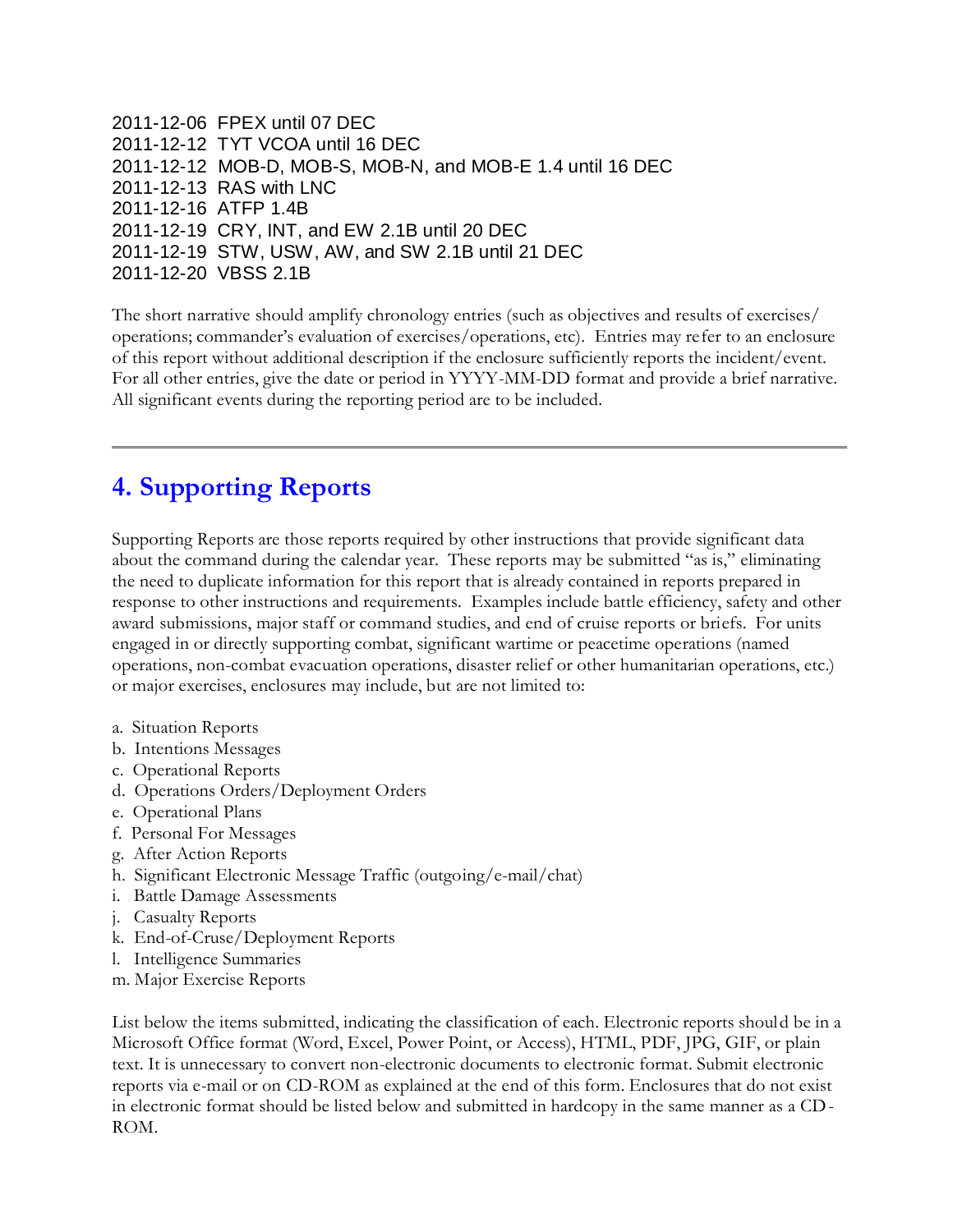#### **5. Published Documents**

List below the published documents being submitted in either electronic or paper format, indicating the classification of each item. Documents to be submitted include cruise books, change of command programs, commissioning/decommissioning brochures, establishment/disestablishment/deactivation brochures, copy of command's web site, news releases, biography of commander, welcome aboard brochures, newspaper articles, command studies, statistical data, etc.

Electronic documents should be in a Microsoft Office format (Word, Excel, Power Point, or Access), HTML, PDF, JPG, GIF or plain text. Documents in electronic format are to be submitted via e -mail or on CD-ROM as explained at the end of this form. It is unnecessary to convert non-electronic documents to electronic format. List any enclosures that are not electronic and submit in hardcopy in the same manner as a CD-ROM.

#### **6. Photographs**

List below official photographs and any other command-generated media being submitted in either electronic or paper format. Photographs to be submitted include: official photo of commanding officer; recent photo of ship, aircraft, or facility; and photos of historic events associated with the command. Photographs submitted electronically should be in JPG, TIFF or GIF format. It is unnecessary to convert non-electronic documents to electronic format. Photographs in electronic format are to be submitted via e-mail or on CD-ROM as explained below. Enclosures that do not exist in electronic format should be listed below and submitted in the same manner as the CD-ROM. Also include any photographs covering operational strikes, battle damage (especially that sustained by own ship, aircraft, facilities or equipment), or other relevant photos relating to combat or deployment operations.

#### **Submit this Command Operations Report as follows:**

Via e-mail, to one of the three e-mail addresses:

All air/aviation commands: aviationhistory@navy.mil All ships: shiphistory@navy.mil All other commands: archives@navy.mil

Place any attachments too large for transmission via e-mail on CD-ROM and send by an approved commercial courier, such as FEDEX or UPS. Check CDs for readability before submission to guard against corruption. Forward paper records included as attachments in the same manner. **Do not forward Command Operations Reports via U.S. mail, as all mail addressed to the Naval**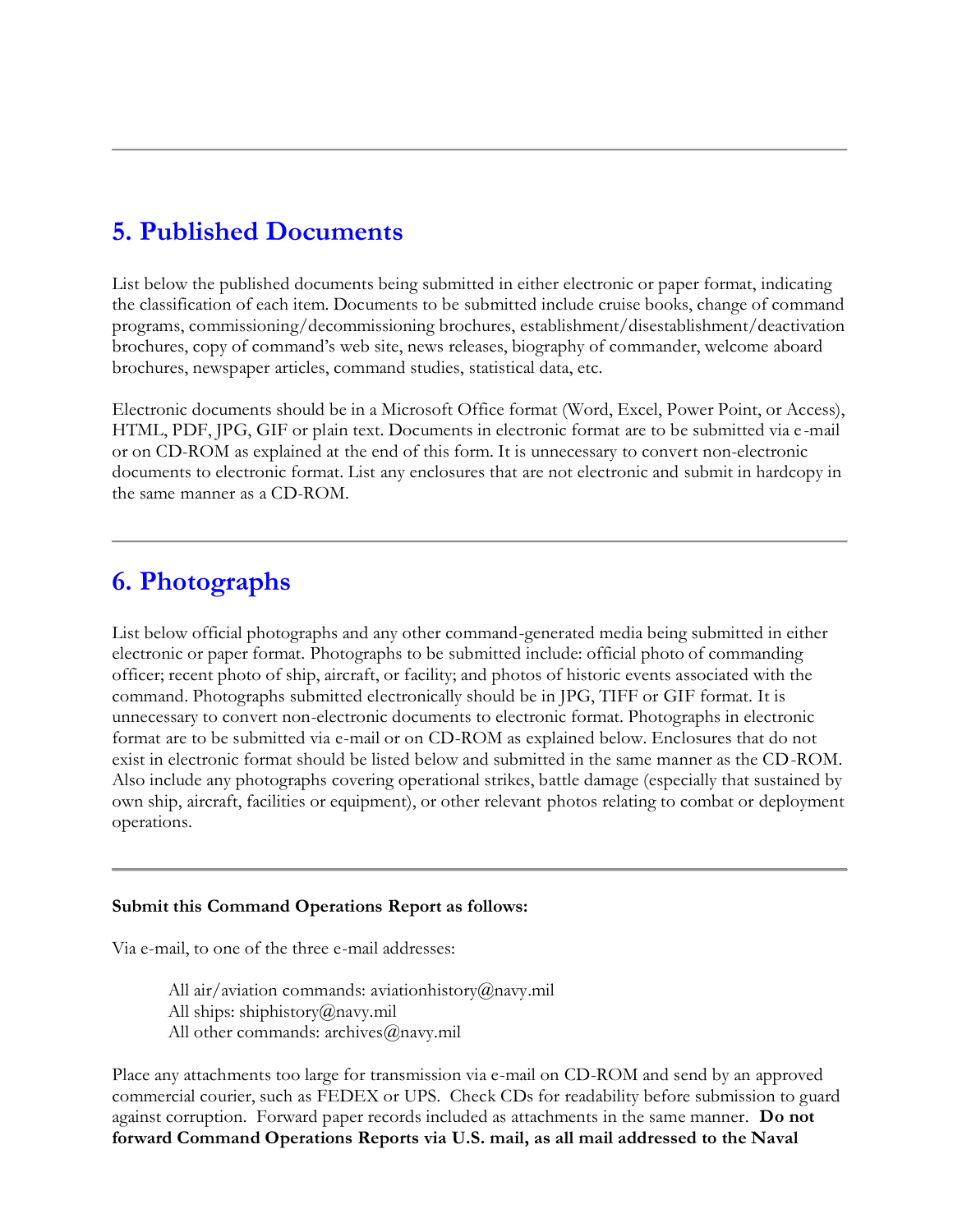**Historical Center is irradiated and will result in destruction of discs and damage to paper enclosures.** Address all shipments to:

Naval Historical Center (Attn: Ships History/Aviation History/Operational Archives) \* 805 Kidder Breese Street SE Washington Navy Yard, DC 20374-5060

Submit **Confidential and Secret** Command Operations Reports electronically via SIPR-net e-mail to one of the three e-mail addresses:

All air/aviation commands: aviationhistory@nhc.navy.smil.mil All ships: shiphistory@nhc.navy.smil.mil All other commands: archives@nhc.navy.smil.mil

Place any **classified** attachments too large for transmission via e-mail on CD-ROM and send by an approved commercial courier, such as FEDEX or UPS. Check CDs for readability before submission to guard against corruption. Forward classified paper records included as attachments in the same manner. **Do not send attachments to the Command Operations Report via U.S. mail, as all mail addressed to the Naval Historical Center is irradiated and will result in destruction of discs and damage to paper enclosures.** Ensure all items are properly marked and wrapped. Address all shipments to:

Naval Historical Center (Attn: Ships History/Aviation History/Operational Archives) \* 805 Kidder Breese Street SE Washington Navy Yard, DC 20374-5060

Forward Command Operations Report enclosures containing **Top Secret** via courier to:

405130-BA 33 NHC/AR Washington, DC

Forward Command Operations Report enclosures containing **Sensitive Compartmented Information (SCI)** via courier to:

449354-BA 31 ONI/Suitland, MD

The inner wrapper should read: ONI Historian, ONI-ODB EXT 2975

Telephone numbers for the ONI Historian are DSN 659-4488/5901, Commercial (301) 669- 4488/5901.

\* The attention line should read **Ships History** for all ships, **Aviation History** for all air/aviation commands, and **Operational Archives** for all other commands. Telephone numbers for these branches are as follows: Ships History Branch, DSN 288-6802, Commercial (202) 433-6802; Aviation